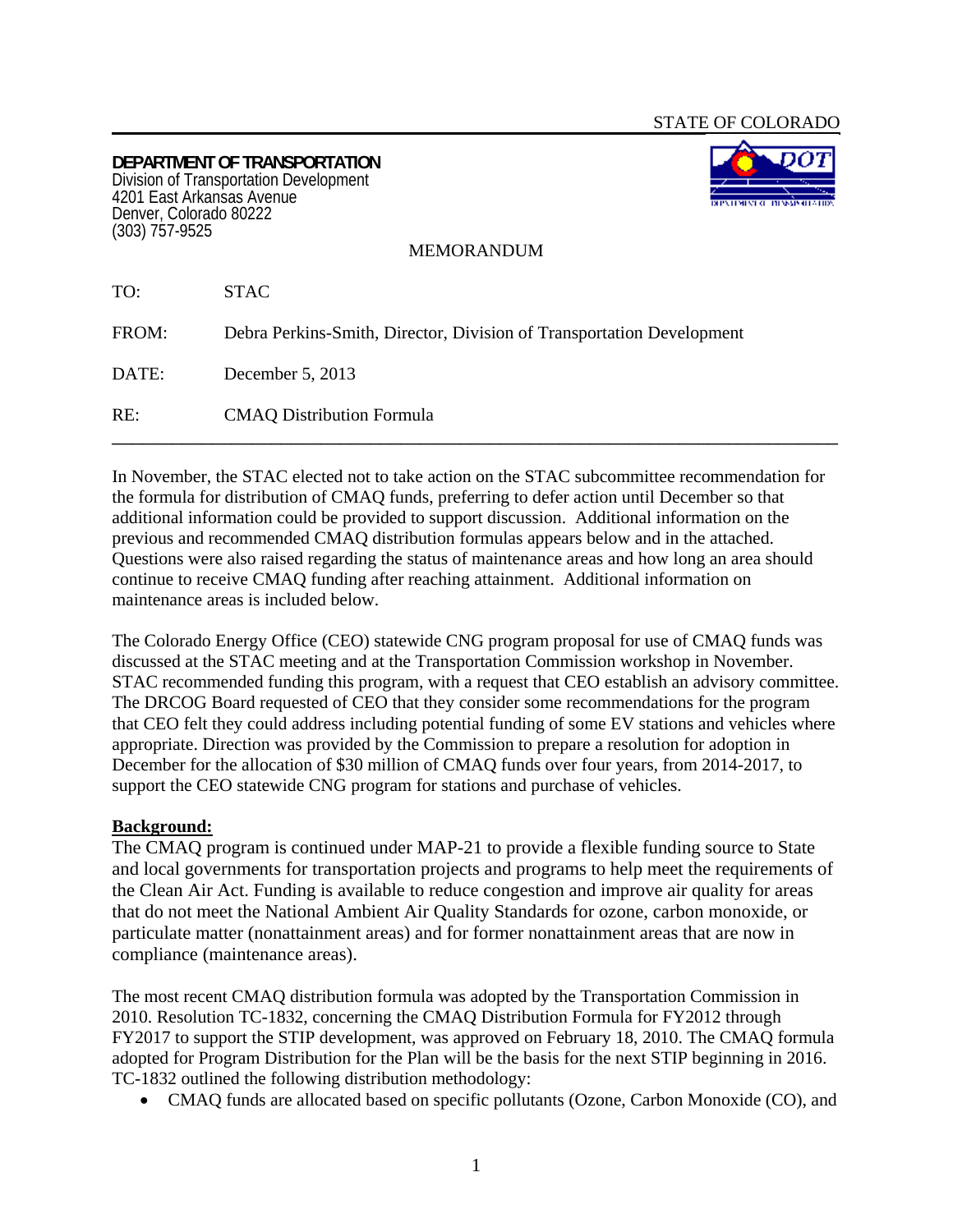Particulate Matter (PM-10)); with 80% of the total federal CMAQ funds directed to Ozone, 15% to CO, and 5% to PM-10.

- Ozone and CO funds are allocated based on a 50% population/50% VMT formula (on and off-system NHS VMT).
- PM-10 funds are divided evenly between urban recipients (DRCOG) and rural recipients (Canon City (Region 2), Aspen/Pitkin County (Region 3), Steamboat Springs/Routt County (Region 3), Telluride/Mountain Village (Region 5), Pagosa Springs (Region 5)). The minimum threshold of annual funding to each rural PM-10 recipient is \$200,000.
- The resolution includes a reserve for the purpose of accommodating new non-attainment  $\bullet$ areas. If no new non-attainment areas are designated, reserve funds will be distributed to existing non-attainment and maintenance areas per the formula.

## **Potential Formulas:**

The STAC Subcommittee on Program Distribution sought to develop formula distribution methods that were:

- Transparent,
- $\bullet$  Simple,
- Related to the program, and
- Reproducible.

The Subcommittee proposed a simplified CMAQ distribution formula that retained the pollutant weightings of the previous formula but that based the Ozone and CO distribution to recipients on population as opposed to both population and VMT. The rationale for the change, as discussed, was based on two key points. First, CMAQ funds come to the State on the basis of the population of areas in air quality non-attainment or maintenance, not VMT. Second, a subset of VMT (NHS VMT) as opposed to total VMT (which is not available) is not a good proxy for emissions. At the November STAC meeting, however, concern was raised that population by itself underrepresents areas that may have low population but substantial VMT.

The attached table summarizes the results of the proposed formula and of the previous formula. A third column shows the previous formula if updated with the Enhanced NHS system VMT data. That calculation includes some VMT that was not captured in the previous formula developed before MAP-21 and the Enhanced NHS. Totals for on-system and off-system NHS within the AO boundary area are summarized in the table below.

|                           |       |       | On-System NHS Lane Miles Off-System NHS Lane Miles |       |
|---------------------------|-------|-------|----------------------------------------------------|-------|
| Area                      | 2011  | 2013  | 2011                                               | 2013  |
| DRCOG Ozone/CO Area       | 2,645 | 3,289 | 423                                                | 1,228 |
| NFR Ozone/CO Area         | 390   | 500   |                                                    |       |
| <b>PPACGCO Area</b>       | 475   | 566   | 147                                                | 675   |
| <b>UFR TPR Ozone Area</b> | 417   | 585   |                                                    |       |
| TOTAL                     | 3,927 | 4,940 | 571                                                | 1,90. |

## **Maintenance Areas:**

There is no federal distinction between non-attainment and maintenance areas in terms of the CMAQ funds that come to Colorado. Non-attainment and maintenance areas are both eligible recipients. The